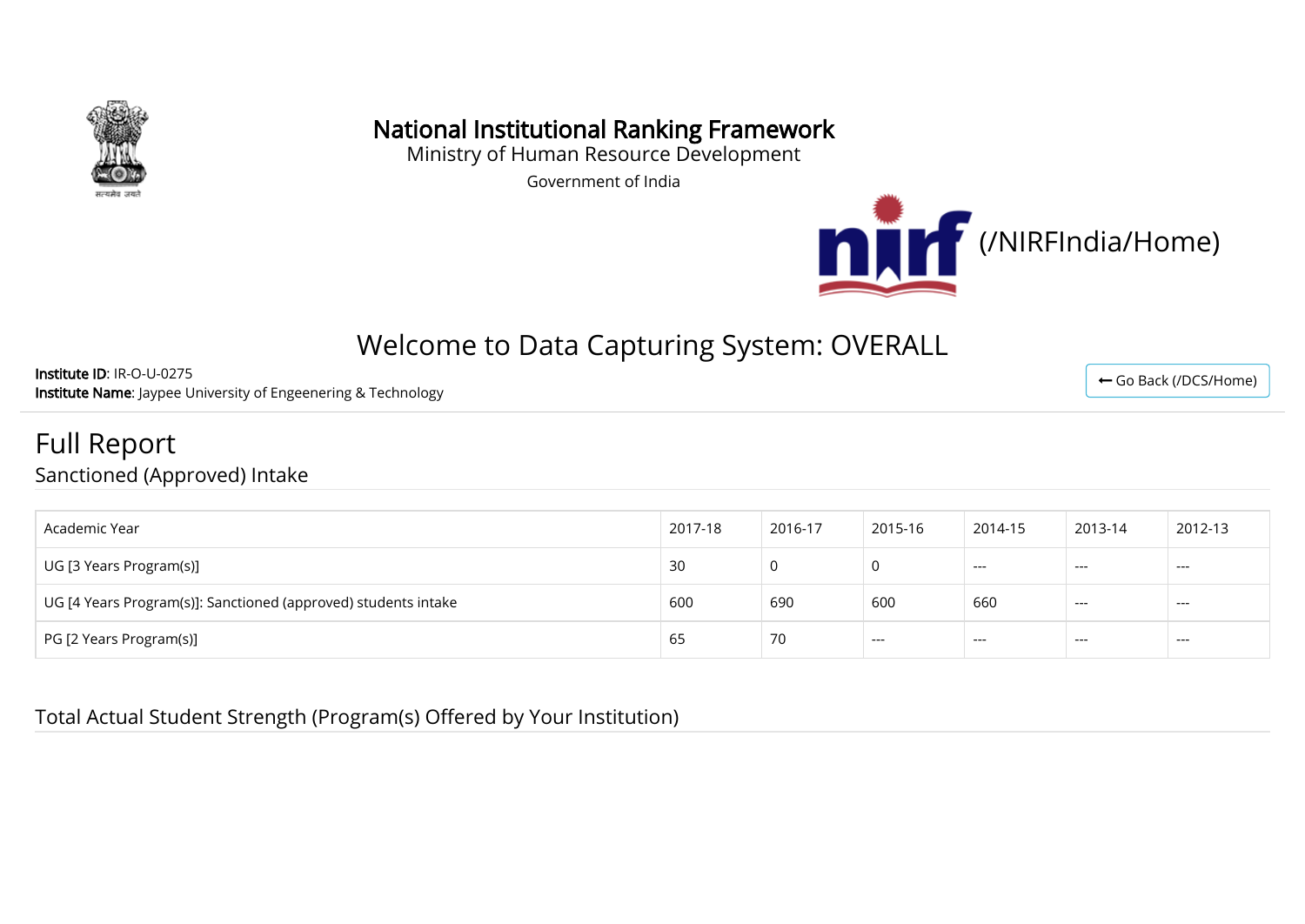| (All<br>programs<br>of all years)      | No. of<br>Male<br>Students | No. of<br>Female<br>Students | Total<br>Students | Within<br>State<br>(Including<br>male &<br>female) | Outside<br>State<br>(Including<br>male &<br>female) | Outside<br>Country<br>(Including<br>male &<br>female) | Economically<br>Backward<br>(Including<br>male &<br>female) | Socially<br>Challenged<br>(SC+ST+OBC<br>Including<br>male &<br>female) | No. of students<br>receiving full<br>tuition fee<br>reimbursement<br>from the State<br>and Central<br>Government | No. of students<br>receiving full<br>tuition fee<br>reimbursement<br>from<br>Institution<br>Funds | No. of students<br>receiving full<br>tuition fee<br>reimbursement<br>from the<br>Private Bodies | No. of students<br>who are not<br>receiving full<br>tuition fee<br>reimbursement |
|----------------------------------------|----------------------------|------------------------------|-------------------|----------------------------------------------------|-----------------------------------------------------|-------------------------------------------------------|-------------------------------------------------------------|------------------------------------------------------------------------|------------------------------------------------------------------------------------------------------------------|---------------------------------------------------------------------------------------------------|-------------------------------------------------------------------------------------------------|----------------------------------------------------------------------------------|
| $UG$ [3 Years $\vert$ 2<br>Program(s)] |                            | $\mathbf 0$                  | 2                 |                                                    |                                                     | $\mathbf 0$                                           | $\mathbf 0$                                                 |                                                                        | $\mathbf 0$                                                                                                      | $\mathbf 0$                                                                                       | 0                                                                                               |                                                                                  |
| UG [4 Years<br>Program(s)]             | 1254                       | 266                          | 1520              | 623                                                | 897                                                 | 0                                                     | 71                                                          | 258                                                                    | 71                                                                                                               | $\mathbf 0$                                                                                       | $\Omega$                                                                                        | 258                                                                              |
| PG [2 Years<br>Program(s)]             | 3                          | 8                            | 11                | 8                                                  | 3                                                   | 0                                                     | 0                                                           | $\overline{2}$                                                         | $\mathbf 0$                                                                                                      | $\mathbf 0$                                                                                       | $\Omega$                                                                                        | $\overline{2}$                                                                   |

## Placement & Higher Studies

| Academic<br>Year | No. of first year<br>students intake in<br>the year | No. of first year<br>students admitted in<br>the year | Academic<br>Year | No. of students<br>admitted through<br>Lateral entry | Academic<br>Year | No. of students<br>graduating in<br>minimum stipulated<br>time | No. of<br>students<br>placed | Median salary of<br>placed<br>graduates (Amount<br>in Rs.) | No. of students<br>selected for<br><b>Higher Studies</b> |
|------------------|-----------------------------------------------------|-------------------------------------------------------|------------------|------------------------------------------------------|------------------|----------------------------------------------------------------|------------------------------|------------------------------------------------------------|----------------------------------------------------------|
| $(2013-14)$ 0    |                                                     | 0                                                     | $(2014-15)$ 0    |                                                      | $(2015-16)$ 0    |                                                                | 0                            | 0 (Zero)                                                   | 0                                                        |
| $(2014-15)$ 0    |                                                     | 0                                                     | $(2015-16)$ 0    |                                                      | $(2016-17)$ 0    |                                                                | 0                            | 0 (Zero)                                                   | 0                                                        |
| $(2015-16)$ 0    |                                                     | 0                                                     | $(2016-17)$ 0    |                                                      | $(2017-18)$ 0    |                                                                | 0                            | 0 (Zero)                                                   | 0                                                        |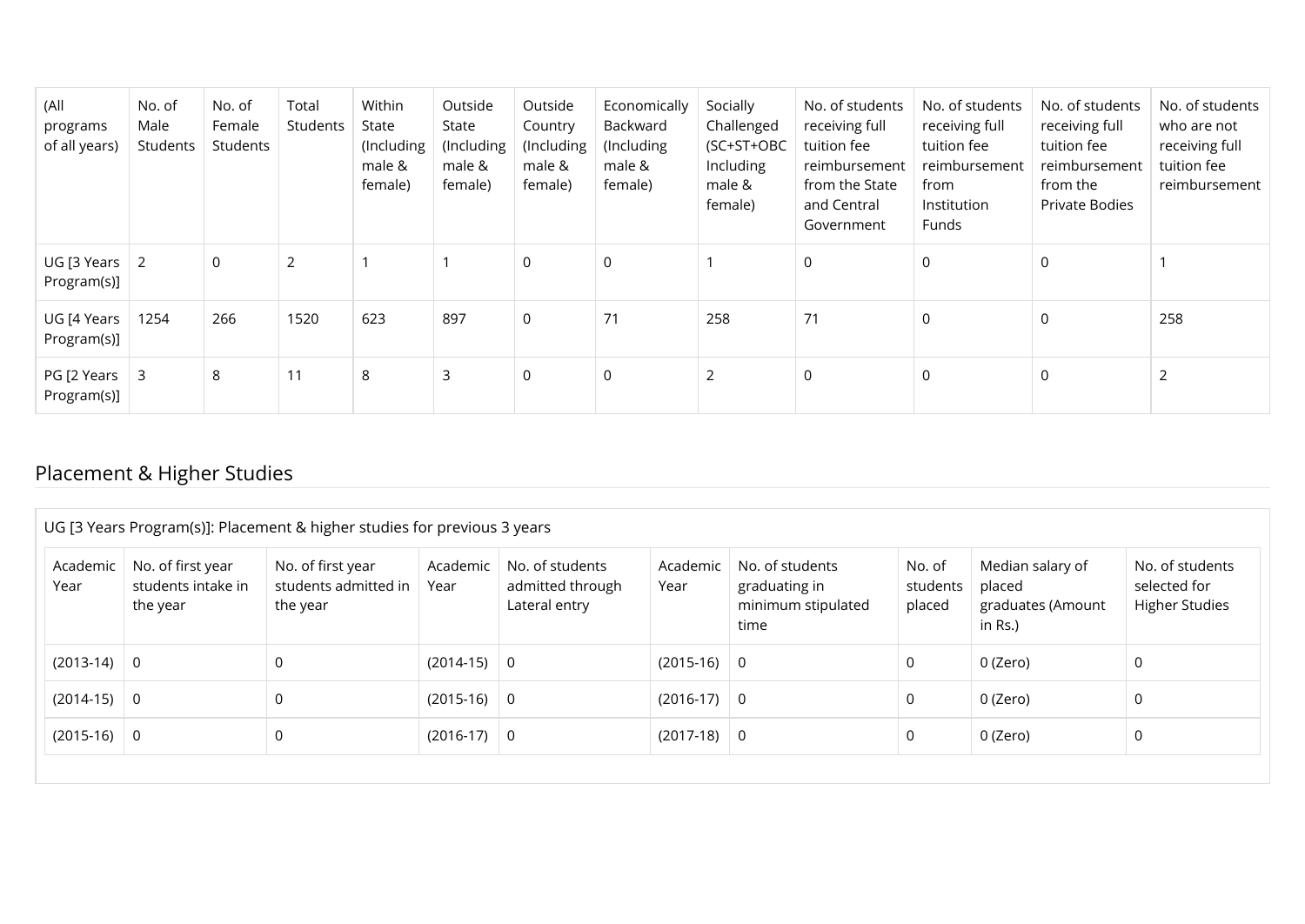|                  |                                                     | UG [4 Years Program(s)]: Placement & higher studies for previous 3 years |                  |                                                      |                  |                                                                |                              |                                                         |                                                          |
|------------------|-----------------------------------------------------|--------------------------------------------------------------------------|------------------|------------------------------------------------------|------------------|----------------------------------------------------------------|------------------------------|---------------------------------------------------------|----------------------------------------------------------|
| Academic<br>Year | No. of first year<br>students intake in<br>the year | No. of first year<br>students admitted in<br>the year                    | Academic<br>Year | No. of students<br>admitted through<br>Lateral entry | Academic<br>Year | No. of students<br>graduating in<br>minimum stipulated<br>time | No. of<br>students<br>placed | Median salary of<br>placed graduates<br>(Amount in Rs.) | No. of students<br>selected for<br><b>Higher Studies</b> |
| $(2012-13)$      | 720                                                 | 564                                                                      | $(2013-14)$ 42   |                                                      | $(2015-16)$      | 583                                                            | 421                          | 350000 (Three Lac<br>Fifty Thousand Only)               | 81                                                       |
| $(2013-14)$      | 540                                                 | 468                                                                      | $(2014-15)$ 15   |                                                      | $(2016-17)$      | 444                                                            | 230                          | 350000 (Three Lac<br>Fifty Thousand Only)               | 76                                                       |
| $(2014-15)$      | 660                                                 | 547                                                                      | $(2015-16)$ 12   |                                                      | $(2017-18)$      | 478                                                            | 355                          | 350000 (Three Lac<br>Fifty Thousand Only)               | 61                                                       |

#### PG [2 Years Program(s)]: Placement & higher studies for previous 3 years

| 25<br>$(2015-16)$ 24<br>(2014-15)<br>-40<br>450000 (Four Lac Fifty<br>3<br>Thousand Only)<br>$(2016-17)$ 12<br>$(2015-16)$ 30<br>12<br>450000 (Four Lac Fifty<br>5<br>Thousand Only)<br>$(2016-17)$<br>$(2017-18)$ 8<br>70<br>450000 (Four Lac Fifty<br>8<br>Ξ<br>Thousand Only) | Academic<br>Year | No. of first year<br>students intake in the<br>year | No. of first year students<br>admitted in the year | Academic<br>Year | No. of students graduating in<br>minimum stipulated time | No. of<br>students<br>placed | Median salary of placed<br>graduates (Amount in Rs.) | No. of students selected<br>for Higher Studies |
|----------------------------------------------------------------------------------------------------------------------------------------------------------------------------------------------------------------------------------------------------------------------------------|------------------|-----------------------------------------------------|----------------------------------------------------|------------------|----------------------------------------------------------|------------------------------|------------------------------------------------------|------------------------------------------------|
|                                                                                                                                                                                                                                                                                  |                  |                                                     |                                                    |                  |                                                          |                              |                                                      |                                                |
|                                                                                                                                                                                                                                                                                  |                  |                                                     |                                                    |                  |                                                          |                              |                                                      |                                                |
|                                                                                                                                                                                                                                                                                  |                  |                                                     |                                                    |                  |                                                          |                              |                                                      |                                                |

#### Ph.D Student Details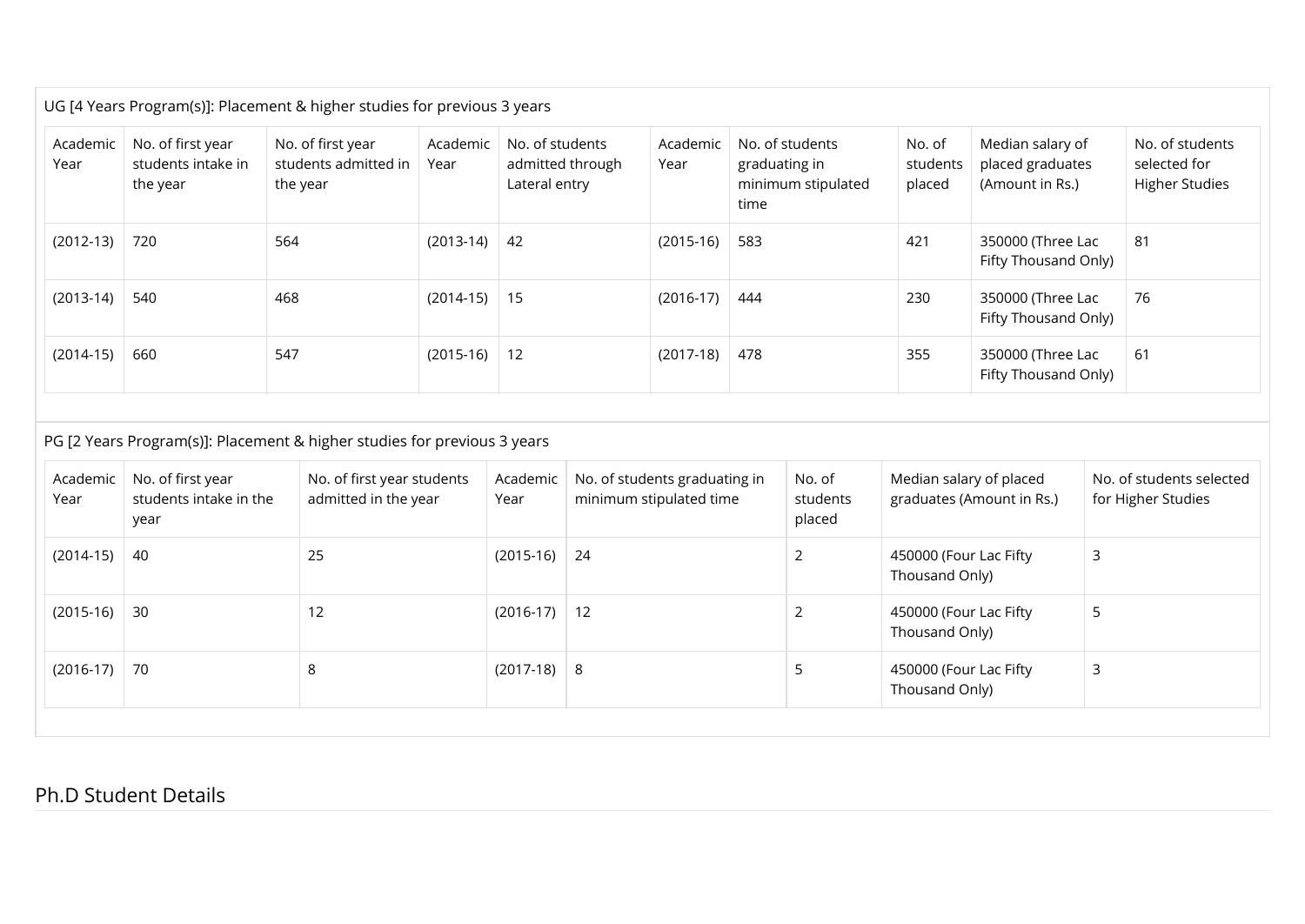| Ph.D (Student pursuing doctoral program till 2017-18; Students admitted in the academic year 2018-19 should not be entered here.) |                          |  |         |         |  |  |  |
|-----------------------------------------------------------------------------------------------------------------------------------|--------------------------|--|---------|---------|--|--|--|
| <b>Total Students</b>                                                                                                             |                          |  |         |         |  |  |  |
| 38<br>Full Time                                                                                                                   |                          |  |         |         |  |  |  |
| Part Time                                                                                                                         |                          |  |         |         |  |  |  |
|                                                                                                                                   |                          |  |         |         |  |  |  |
| No. of Ph.D students graduated (including Integrated Ph.D)                                                                        |                          |  |         |         |  |  |  |
|                                                                                                                                   | 2017-18                  |  | 2016-17 | 2015-16 |  |  |  |
| Full Time                                                                                                                         | 8<br>$\overline{2}$<br>5 |  |         |         |  |  |  |
| 3<br>Part Time<br>$\overline{2}$                                                                                                  |                          |  |         |         |  |  |  |
|                                                                                                                                   |                          |  |         |         |  |  |  |

## Financial Resources: Utilised Amount for the Capital & Operational expenditure for previous 3 years

| Financial Year                                                                                       | 2017-18                                                                           | 2016-17                                                                               | 2015-16                                                                             |
|------------------------------------------------------------------------------------------------------|-----------------------------------------------------------------------------------|---------------------------------------------------------------------------------------|-------------------------------------------------------------------------------------|
|                                                                                                      | Utilised Amount                                                                   | Utilised Amount                                                                       | Utilised Amount                                                                     |
| Annual Capital Expenditure on Academic Activities and Resources (excluding expenditure on buildings) |                                                                                   |                                                                                       |                                                                                     |
| Library                                                                                              | 6059400 (Sixty Lac Fifty Nine Thous<br>and Four Hundred Only)                     | 5275883 (Fifty Two Lac Seventy Fiv<br>e Thousand Eight Hundred Eighty T<br>hree Only) | 3994643 (Thirty Nine Lac Ninety Fo<br>ur Thousand Six Hundred Forty Thr<br>ee Only) |
| New Equipment for Laboratories                                                                       | 2961629 (Twenty Nine Lac Sixty On<br>e Thousand Six Hundred Twenty Ni<br>ne Only) | 2184747 (Twenty One Lac Eighty Fo<br>ur Thousand Seven Hundred Forty<br>Seven Only)   | 41003 (Forty One Thousand Three<br>Only)                                            |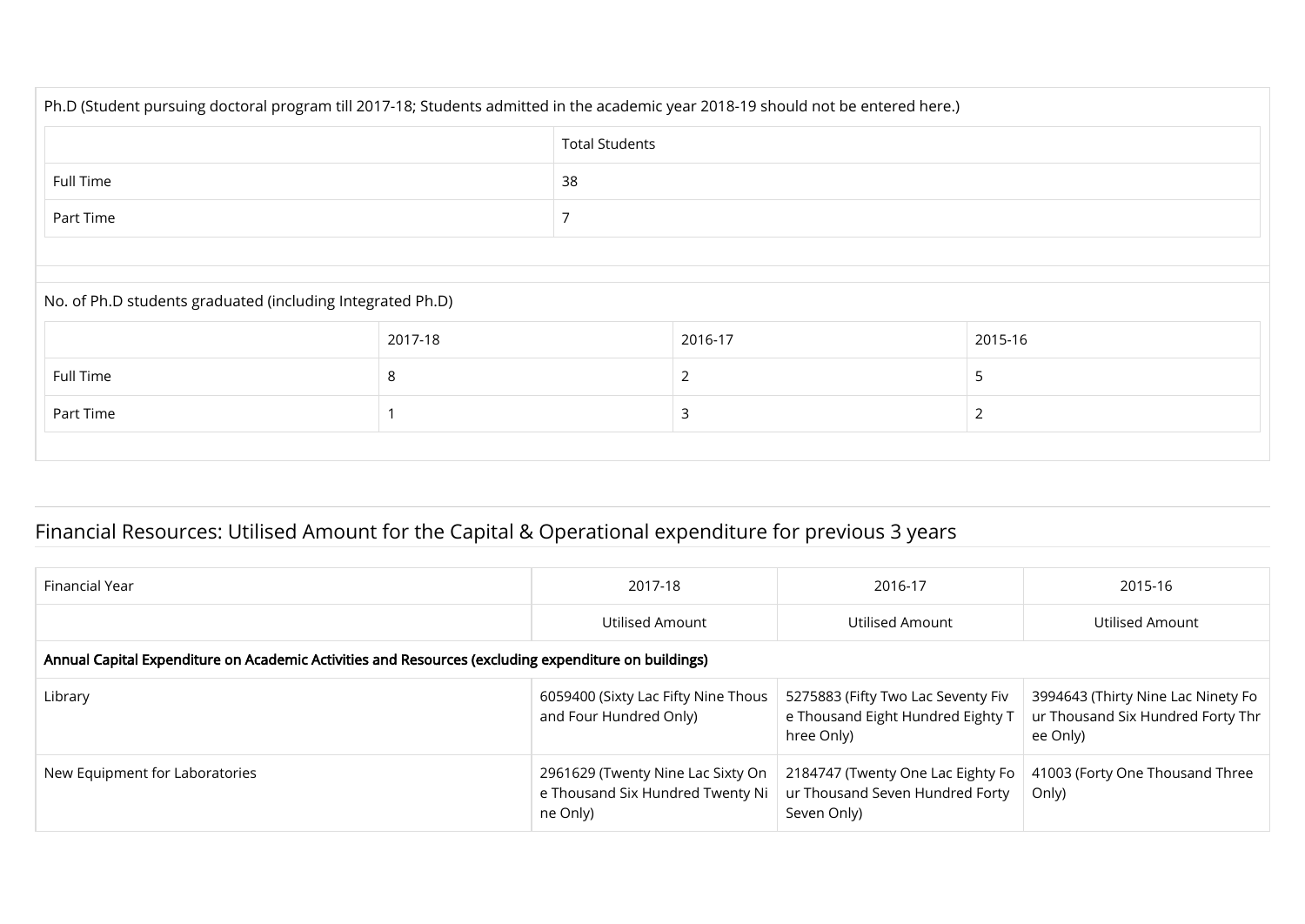| Financial Year                                                                                                                                   | 2017-18                                                                                         | 2016-17                                                                                            | 2015-16                                                                                            |
|--------------------------------------------------------------------------------------------------------------------------------------------------|-------------------------------------------------------------------------------------------------|----------------------------------------------------------------------------------------------------|----------------------------------------------------------------------------------------------------|
|                                                                                                                                                  | <b>Utilised Amount</b>                                                                          | Utilised Amount                                                                                    | Utilised Amount                                                                                    |
| <b>Engineering Workshops</b>                                                                                                                     | 491230 (Four Lac Ninety One Thou<br>sand Two Hundred Thirty Only)                               | 46403 (Forty Six Thousand Four Hu<br>ndred Three Only)                                             | 128385 (One Lac Twenty Eight Tho<br>usand Three Hundred Eighty Five<br>Only)                       |
| Other expenditure on creation of Capital Assets (excluding expenditure<br>on Land and Building)                                                  | 595806 (Five Lac Ninety Five Thous<br>and Eight Hundred Six Only)                               | 0 (Zero)                                                                                           | 145123 (One Lac Forty Five Thousa<br>nd One Hundred Twenty Three Onl<br>y)                         |
| <b>Annual Operational Expenditure</b>                                                                                                            |                                                                                                 |                                                                                                    |                                                                                                    |
| Salaries (Teaching and Non Teaching staff)                                                                                                       | 168500517 (Sixteen Crore Eighty Fi<br>ve Lac Five Hundred Seventeen Onl<br>y)                   | 182373416 (Eighteen Crore Twenty<br>Three Lac Seventy Three Thousand<br>Four Hundred Sixteen Only) | 177712342 (Seventeen Crore Seve<br>nty Seven Lac Twelve Thousand Th<br>ree Hundred Forty Two Only) |
| Maintenance of Academic Infrastructure or consumables, other running<br>expenditures etc. (excluding maintenance of hostels and allied services) | 57984643 (Five Crore Seventy Nine<br>Lac Eighty Four Thousand Six Hund<br>red Forty Three Only) | 81507615 (Eight Crore Fifteen Lac S<br>even Thousand Six Hundred Fiftee<br>n Only)                 | 56301475 (Five Crore Sixty Three L<br>ac One Thousand Four Hundred Se<br>venty Five Only)          |
| Seminars/Conferences/Workshops                                                                                                                   | 830135 (Eight Lac Thirty Thousand<br>One Hundred Thirty Five Only)                              | 275089 (Two Lac Seventy Five Thou<br>sand Eighty Nine Only)                                        | 184661 (One Lac Eighty Four Thous<br>and Six Hundred Sixty One Only)                               |

IPR

| Calendar year            | 2017 | 2016 | 2015 |
|--------------------------|------|------|------|
| No. of Patents Published |      |      | л.   |
| No. of Patents Granted   |      |      |      |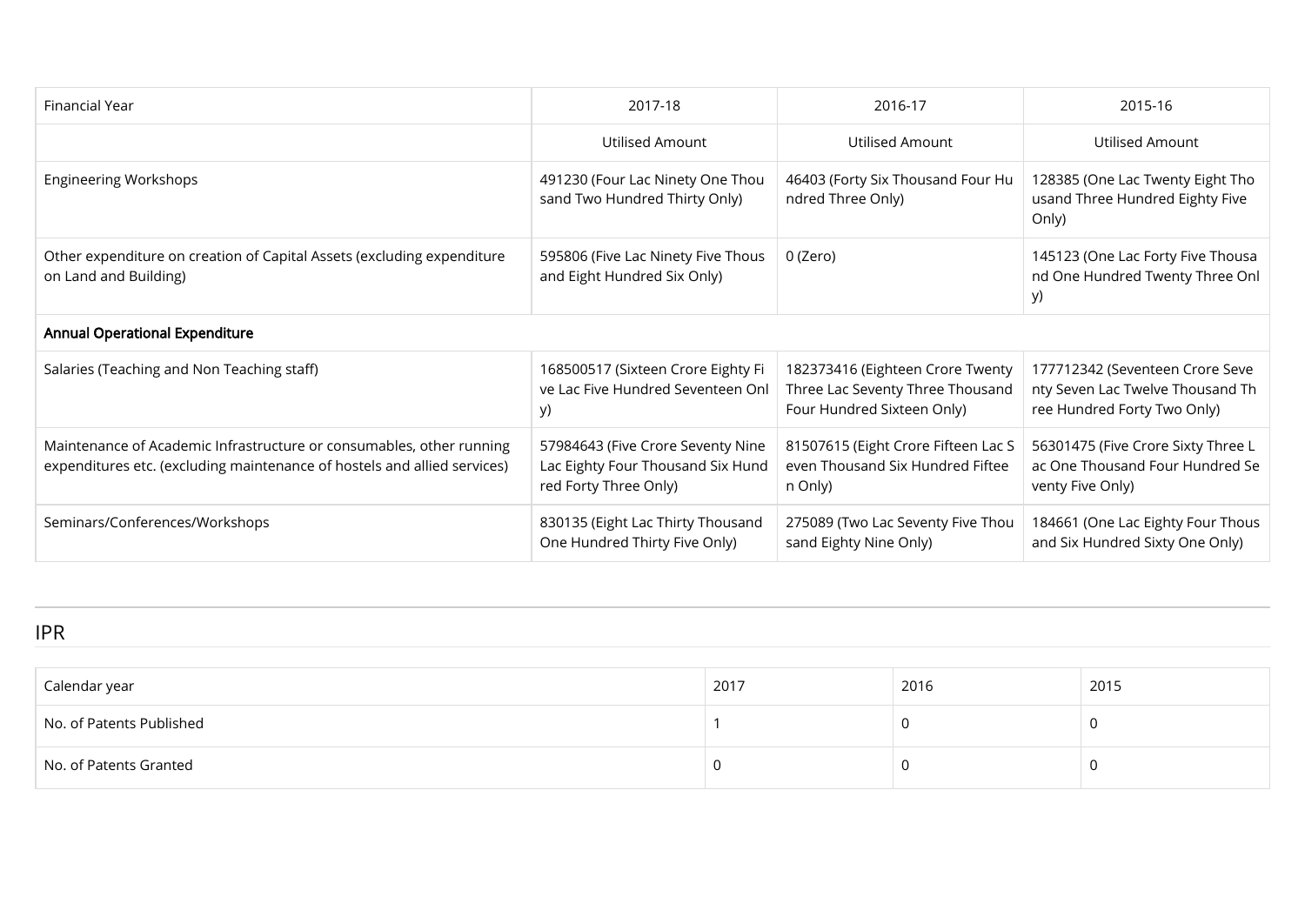### Sponsored Research Details

| Financial Year                              | 2017-18                                                      | 2016-17                                            | 2015-16                                                  |
|---------------------------------------------|--------------------------------------------------------------|----------------------------------------------------|----------------------------------------------------------|
| Total no. of Sponsored Projects             |                                                              |                                                    |                                                          |
| Total no. of Funding Agencies               |                                                              |                                                    |                                                          |
| Total Amount Received (Amount in<br>Rupees) | 132865                                                       | 764200                                             | 190635                                                   |
| Amount Received in Words                    | One Lac Thirty Two Thousand Eight Hundred Sixty<br>Five Only | Seven Lac Sixty Four Thousand Two Hundr<br>ed Only | One Lac Ninety Thousand Six Hundred Thirty Fi<br>ve Only |

## Consultancy Project Details

| Financial Year                              | 2017-18                                                  | 2016-17                                                             | 2015-16                                                             |
|---------------------------------------------|----------------------------------------------------------|---------------------------------------------------------------------|---------------------------------------------------------------------|
| Total no. of Consultancy Projects   15      |                                                          | 58                                                                  | b                                                                   |
| Total no. of Client Organizations           | - 10                                                     | 21                                                                  | b                                                                   |
| Total Amount Received (Amount<br>in Rupees) | 405726                                                   | 1935223                                                             | 378428                                                              |
| Amount Received in Words                    | Four Lac Five Thousand Seven Hundred T<br>wenty Six Only | Nineteen Lac Thirty Five Thousand Two Hundred Tw<br>enty Three Only | Three Lac Seventy Eight Thousand Four Hundred T<br>wenty Eight Only |

## Executive Development Programs (Minimum one year duration)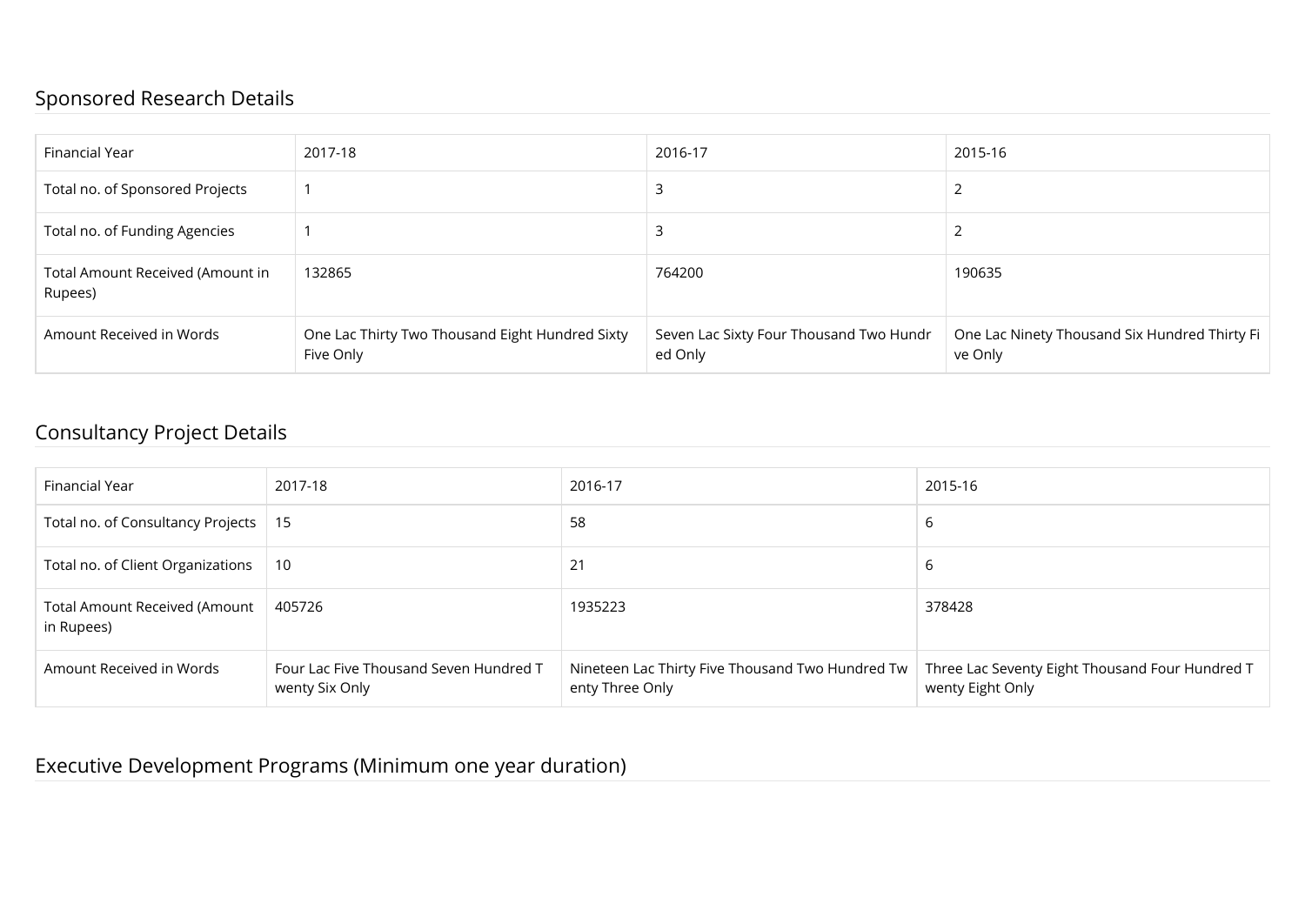| Financial Year                              | 2017-18 | 2016-17 | 2015-16 |
|---------------------------------------------|---------|---------|---------|
| Total no. of Executive Development Programs |         | 0       | 0       |
| Total no. of Participants                   |         |         | 0       |
| Total Annual Earnings (Amount in Rupees)    |         |         | 0       |
| <b>Total Annual Earnings in Words</b>       | Zero    | Zero    | Zero    |

## PCS Facilities: Facilities of physically challenged students

| 1. Do your institution buildings have Lifts/Ramps?                                                                                                        | Yes, more than 80% of the<br>buildings |
|-----------------------------------------------------------------------------------------------------------------------------------------------------------|----------------------------------------|
| 2. Do your institution have provision for walking aids, includingwheelchairs and transportation from one building to another for handicapped<br>students? | Yes                                    |
| 3. Do your institution buildings have specially designed toilets for handicapped students?                                                                | Yes, more than 80% of the<br>buildings |

## Faculty Details

1. How many faculty members of your institution have received highly reputed national/international awards/recognition from Central government agencies in the previous year (2017-18)? 3

| Srno   Name | ,Age : | Designation | Gender | $\Box$ Qualification $\Box$ Experience (In $\Box$ Is Associated<br>Months) | Last Year | Currently working<br>with institution? | Date | Date | Joining   Leaving   Association<br>type |
|-------------|--------|-------------|--------|----------------------------------------------------------------------------|-----------|----------------------------------------|------|------|-----------------------------------------|
|             |        |             |        |                                                                            |           |                                        |      |      |                                         |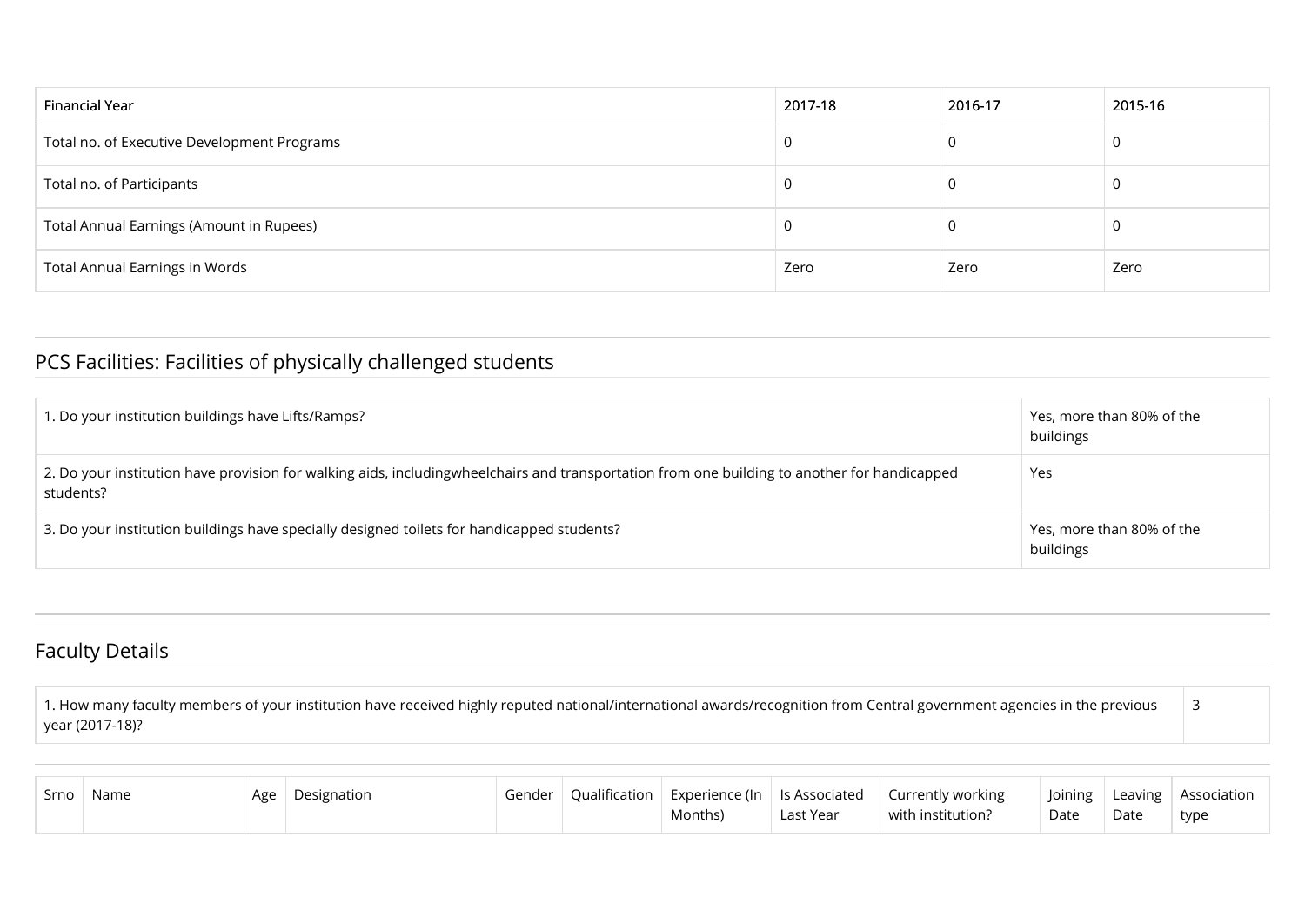| $\mathbf{1}$   | <b>BALI RAM GUPTA</b>                  | 37 | Assistant Professor | Male | Ph.D       | 150 | Yes | Yes | $30 - 06 -$<br>2010 | ---                      | Regular |
|----------------|----------------------------------------|----|---------------------|------|------------|-----|-----|-----|---------------------|--------------------------|---------|
| $\overline{2}$ | PRATEEK PANDEY                         | 35 | Assistant Professor | Male | Ph.D       | 121 | Yes | Yes | $15-07-$<br>2008    | $\cdots$                 | Regular |
| $\mathbf{3}$   | <b>AMIT MISHRA</b>                     | 46 | Assistant Professor | Male | Ph.D       | 95  | No  | No  | 18-08-<br>2007      | 23-07-<br>2015           | Regular |
| 4              | <b>ARUN KUMAR</b><br>PANDEY            | 42 | Assistant Professor | Male | Ph.D       | 157 | Yes | No. | 08-07-<br>2013      | $09-12-$<br>2017         | Regular |
| 5              | DHARMENDRA<br><b>KUMAR SHUKLA</b>      | 40 | Assistant Professor | Male | Ph.D       | 154 | Yes | Yes | 22-08-<br>2005      | $\overline{\phantom{a}}$ | Regular |
| 6              | <b>HRADYESH KUMAR</b><br><b>MISHRA</b> | 43 | Assistant Professor | Male | Ph.D       | 200 | Yes | No  | $01-07-$<br>2009    | $09-12-$<br>2017         | Regular |
| $\overline{7}$ | KUNJ BIHARI MEENA                      | 30 | Assistant Professor | Male | M.Tech     | 61  | Yes | Yes | $02-07-$<br>2013    | $\overline{\phantom{a}}$ | Regular |
| 8              | NEERAJ KUMAR<br><b>RATHORE</b>         | 34 | Assistant Professor | Male | Ph.D       | 147 | Yes | No  | $11-03-$<br>2010    | $10-10-$<br>2018         | Regular |
| 9              | RAHUL SHRIVASTAVA                      | 41 | Assistant Professor | Male | M.E.       | 173 | Yes | Yes | $07-07-$<br>2008    | $\overline{\phantom{a}}$ | Regular |
| 10             | RAVI KUMAR SHARMA                      | 40 | Assistant Professor | Male | Ph.D       | 12  | Yes | No  | 30-07-<br>2015      | 12-08-<br>2016           | Regular |
| 11             | <b>SAMAIYA NITIN</b><br><b>KUMAR</b>   | 41 | Associate Professor | Male | Ph.D       | 153 | Yes | Yes | $01 - 06 -$<br>2006 | $\scriptstyle\cdots$     | Regular |
| 12             | SHEKHAR SINGH                          | 34 | Assistant Professor | Male | <b>MBA</b> | 144 | Yes | Yes | $02 - 08 -$<br>2010 | ---                      | Regular |
| 13             | <b>SUNIL KUMAR</b><br>SRIVASTAVA       | 42 | Assistant Professor | Male | Ph.D       | 158 | Yes | Yes | $02-07-$<br>2008    | $\scriptstyle\cdots$     | Regular |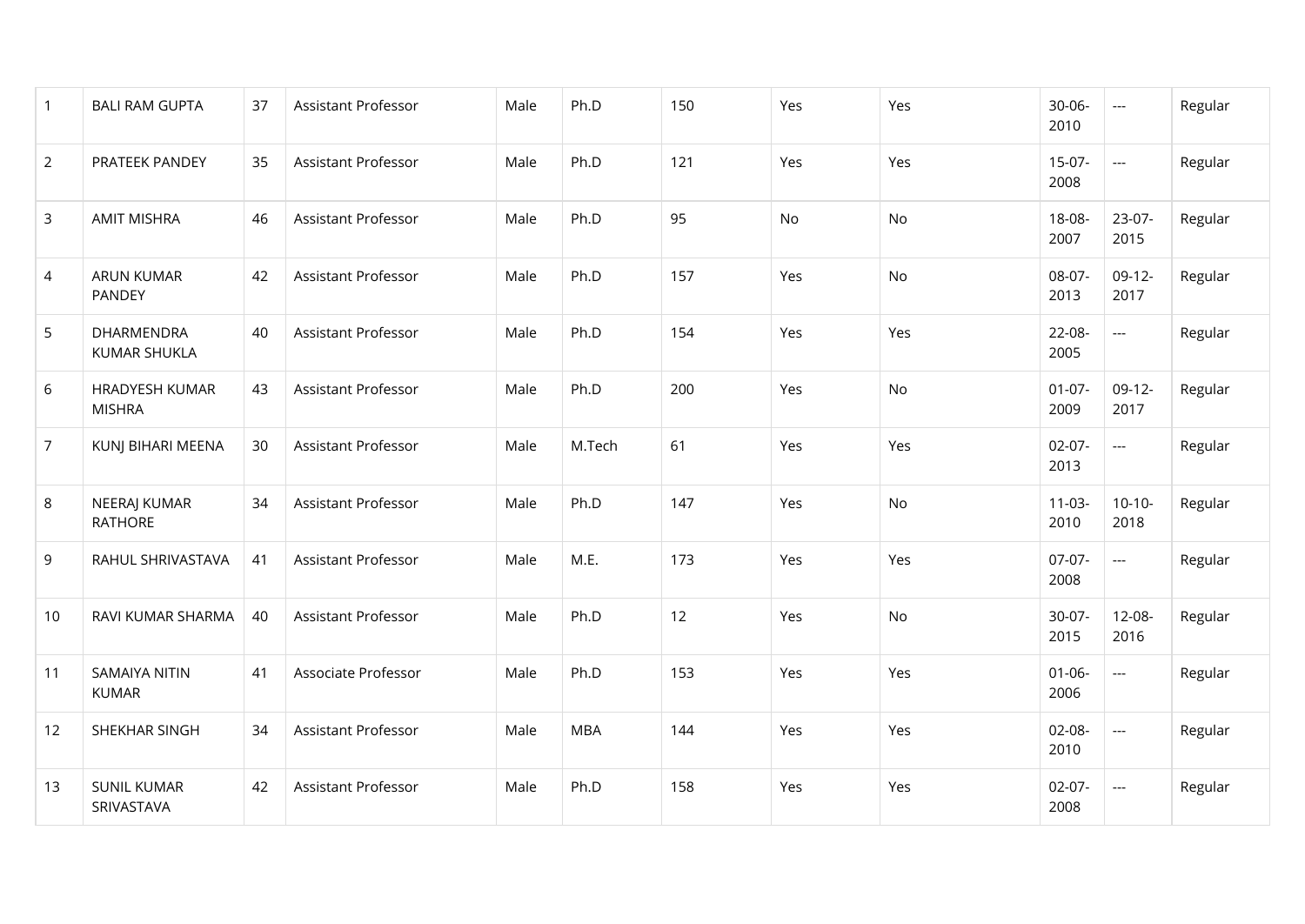| 14 | J S P RAI                             | 66 | Dean / Principal / Director /<br>Vice Chancellor | Male   | Ph.D       | 504 | Yes       | Yes | $17 - 11 -$<br>2016 | $\cdots$                 | Regular |
|----|---------------------------------------|----|--------------------------------------------------|--------|------------|-----|-----------|-----|---------------------|--------------------------|---------|
| 15 | SHRINARAYAN YADAV                     | 30 | Assistant Professor                              | Male   | M.Tech     | 46  | Yes       | Yes | $31-07-$<br>2015    | $\cdots$                 | Regular |
| 16 | <b>AMIT SHARMA</b>                    | 37 | <b>Assistant Professor</b>                       | Male   | Ph.D       | 112 | Yes       | Yes | $04-07-$<br>2013    | ---                      | Regular |
| 17 | <b>ASHUTOSH KUMAR</b><br><b>SINGH</b> | 39 | <b>Assistant Professor</b>                       | Male   | Ph.D       | 120 | <b>No</b> | No  | $20-07-$<br>2005    | 23-07-<br>2015           | Regular |
| 18 | <b>DINESH KUMAR</b><br><b>VERMA</b>   | 37 | <b>Assistant Professor</b>                       | Male   | Ph.D       | 143 | Yes       | Yes | 08-03-<br>2007      | $\overline{\phantom{a}}$ | Regular |
| 19 | <b>JITENDRA</b><br>RAGHUWANSHI        | 36 | <b>Assistant Professor</b>                       | Male   | M.Tech     | 141 | Yes       | Yes | $01-07-$<br>2013    | $\overline{\phantom{a}}$ | Regular |
| 20 | <b>MANISH KUMAR</b><br>PATIDAR        | 38 | <b>Assistant Professor</b>                       | Male   | Ph.D       | 152 | Yes       | Yes | $15-01-$<br>2007    | ---                      | Regular |
| 21 | PANKAJ GUPTA                          | 30 | Assistant Professor                              | Male   | M.Tech     | 60  | Yes       | Yes | $16-01-$<br>2015    | $\scriptstyle\cdots$     | Regular |
| 22 | RAJESH KUMAR<br>VISHWAKARMA           | 42 | Assistant Professor                              | Male   | Ph.D       | 176 | Yes       | Yes | 08-08-<br>2007      | $\overline{\phantom{a}}$ | Regular |
| 23 | RAVINDRA KUMAR<br><b>SINGH</b>        | 40 | Assistant Professor                              | Male   | Ph.D       | 151 | Yes       | Yes | $07-07-$<br>2010    | $\overline{\phantom{a}}$ | Regular |
| 24 | SANDEEP ARYA                          | 35 | Assistant Professor                              | Male   | Ph.D       | 109 | Yes       | Yes | $26 - 06 -$<br>2009 | $\hspace{0.05cm} \ldots$ | Regular |
| 25 | SHRI KRISHNA<br>AGRAWAL               | 69 | Professor                                        | Male   | Ph.D       | 523 | No        | No  | 07-04-<br>2016      | $30-05-$<br>2017         | Regular |
| 26 | TAMANNA AGARWAL                       | 30 | Assistant Professor                              | Female | <b>MBA</b> | 85  | Yes       | Yes | 06-07-<br>2011      | ---                      | Regular |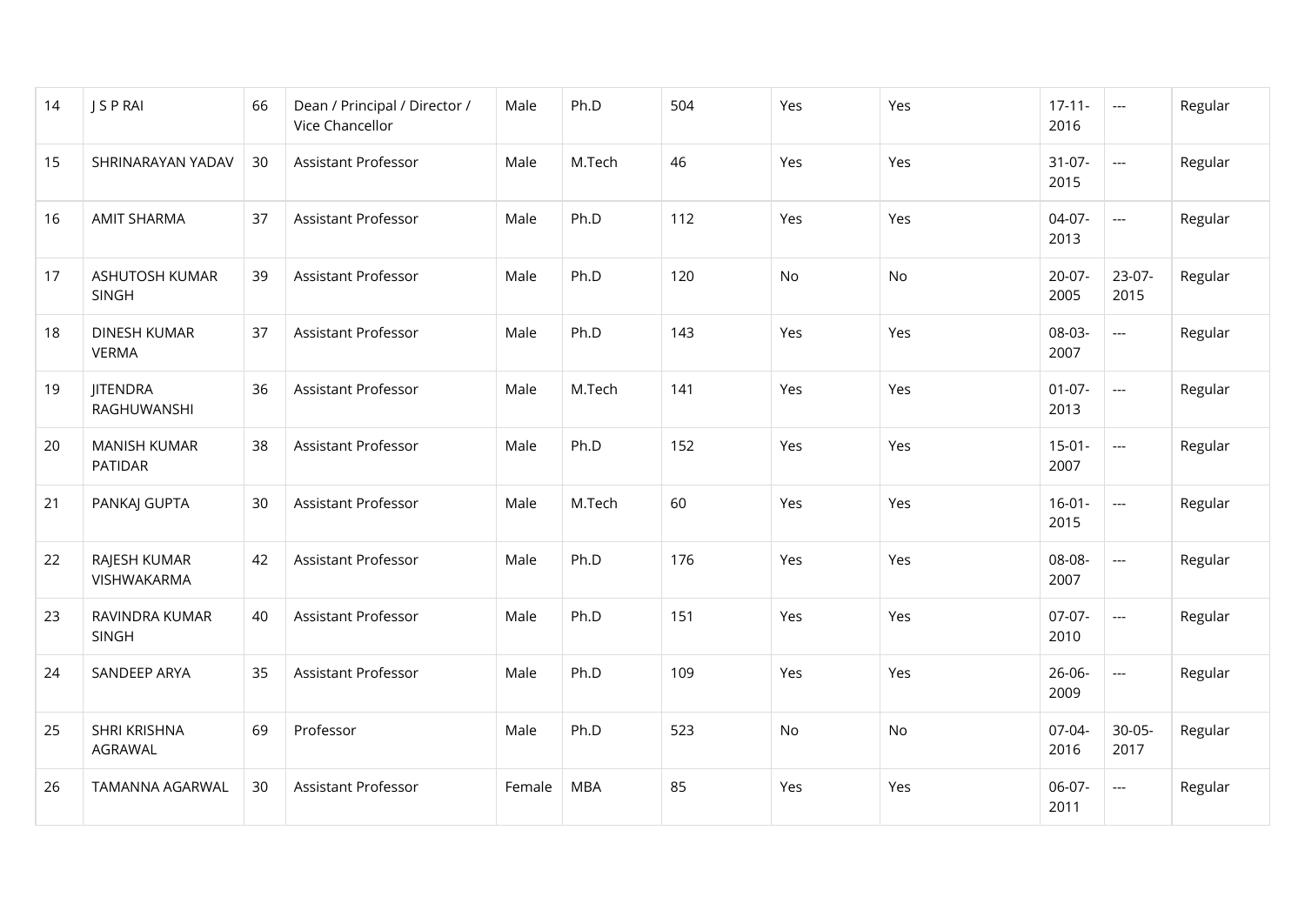| 27 | AJAY KUMAR                         | 40 | Assistant Professor | Male   | Ph.D   | 163 | Yes | Yes | $16-01-$<br>2006    | ---                      | Regular |
|----|------------------------------------|----|---------------------|--------|--------|-----|-----|-----|---------------------|--------------------------|---------|
| 28 | PRAMOD KUMAR<br><b>SINGH</b>       | 61 | Professor           | Male   | Ph.D   | 424 | Yes | Yes | $22 - 01 -$<br>2008 | $\cdots$                 | Regular |
| 29 | <b>AMIT KUMAR</b><br>SRIVASTAVA    | 34 | Assistant Professor | Male   | M.Tech | 131 | Yes | Yes | $02-07-$<br>2012    | $\hspace{0.05cm}\ldots$  | Regular |
| 30 | ARNAB KUMAR RAY                    | 46 | Associate Professor | Male   | Ph.D   | 88  | No  | No  | 17-08-<br>2009      | $22 - 12 -$<br>2016      | Regular |
| 31 | DEEPSHIKHA TIWARI<br><b>PANDEY</b> | 35 | Assistant Professor | Female | Ph.D   | 149 | Yes | No  | 24-07-<br>2009      | $30-05-$<br>2018         | Regular |
| 32 | <b>HARIKESH SINGH</b>              | 36 | Assistant Professor | Male   | Ph.D   | 131 | Yes | Yes | $16 - 08 -$<br>2007 | $\overline{\phantom{a}}$ | Regular |
| 33 | <b>KRISHNA MURARI</b>              | 39 | Assistant Professor | Male   | M.Tech | 146 | Yes | No  | $17-10-$<br>2005    | $20 - 01 -$<br>2018      | Regular |
| 34 | NEERAJ JAIN                        | 41 | Assistant Professor | Male   | M.A    | 199 | Yes | Yes | $10-07-$<br>2010    | $\hspace{0.05cm} \ldots$ | Regular |
| 35 | RAHUL PACHAURI                     | 43 | Assistant Professor | Male   | Ph.D   | 226 | Yes | Yes | $15-01-$<br>2007    | $\overline{\phantom{a}}$ | Regular |
| 36 | <b>RAVI KUMAR</b>                  | 38 | Assistant Professor | Male   | Ph.D   | 179 | Yes | Yes | 20-08-<br>2005      | $\overline{\phantom{a}}$ | Regular |
| 37 | <b>SALIL MODAK</b>                 | 40 | Assistant Professor | Male   | Ph.D   | 185 | Yes | Yes | $14-07-$<br>2010    | $\hspace{0.05cm} \ldots$ | Regular |
| 38 | SHEFALI SHARMA                     | 41 | Assistant Professor | Female | Ph.D   | 194 | Yes | Yes | $01-07-$<br>2009    | $\hspace{0.05cm} \ldots$ | Regular |
| 39 | <b>SUMIT GANDHI</b>                | 40 | Associate Professor | Male   | Ph.D   | 145 | Yes | Yes | 03-07-<br>2006      | ---                      | Regular |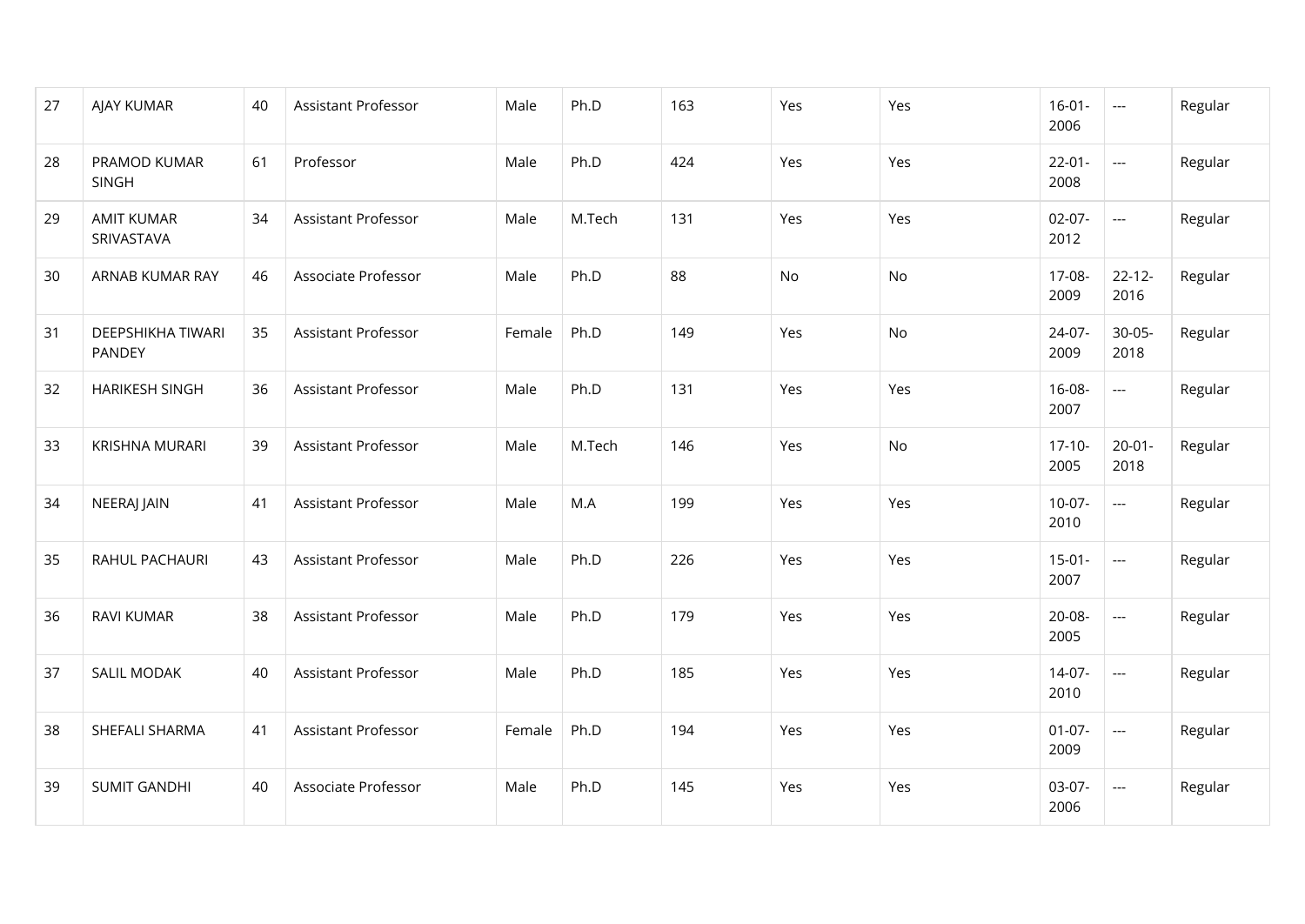| 40 | YOGESH IYER<br><b>MURTHY</b>        | 38 | Assistant Professor                              | Male | M.E.   | 178 | Yes | Yes | 03-08-<br>2015      | $\hspace{0.05cm}\ldots$  | Regular |
|----|-------------------------------------|----|--------------------------------------------------|------|--------|-----|-----|-----|---------------------|--------------------------|---------|
| 41 | <b>DHANANJAY R</b><br><b>MISHRA</b> | 38 | Assistant Professor                              | Male | Ph.D   | 166 | Yes | Yes | 04-07-<br>2012      | $\overline{\phantom{a}}$ | Regular |
| 42 | SHIVA SHANKAR Y                     | 31 | Assistant Professor                              | Male | M.Tech | 79  | Yes | No  | $15 - 12 -$<br>2011 | $01 - 01 -$<br>2018      | Regular |
| 43 | <b>AMIT RATHI</b>                   | 39 | Assistant Professor                              | Male | Ph.D   | 178 | Yes | Yes | 08-07-<br>2006      | $\overline{\phantom{a}}$ | Regular |
| 44 | <b>ASHISH GUPTA</b>                 | 30 | <b>Assistant Professor</b>                       | Male | M.Tech | 54  | No  | No  | $07-07-$<br>2012    | $12 - 01 -$<br>2017      | Regular |
| 45 | <b>DILIP KUMAR</b><br>SHARMA        | 43 | Assistant Professor                              | Male | Ph.D   | 167 | Yes | Yes | $01-07-$<br>2006    | $\overline{a}$           | Regular |
| 46 | <b>JITENDRA KANUNGO</b>             | 40 | Assistant Professor                              | Male | Ph.D   | 164 | Yes | Yes | $01-07-$<br>2013    | $\overline{a}$           | Regular |
| 47 | <b>MAHESH KUMAR</b>                 | 42 | Associate Professor                              | Male | Ph.D   | 191 | Yes | Yes | 04-07-<br>2008      | $\overline{\phantom{a}}$ | Regular |
| 48 | PANKAJ DUMKA                        | 32 | <b>Assistant Professor</b>                       | Male | M.Tech | 85  | Yes | Yes | 08-07-<br>2011      | $\overline{\phantom{a}}$ | Regular |
| 49 | RAJEEV SRIVASTAVA                   | 46 | Associate Professor                              | Male | Ph.D   | 312 | Yes | No  | 05-08-<br>2006      | $31 - 10 -$<br>2017      | Regular |
| 50 | RAVINDRA KUMAR<br><b>GOLIYA</b>     | 35 | <b>Assistant Professor</b>                       | Male | M.Tech | 133 | Yes | Yes | $14-07-$<br>2008    | $\cdots$                 | Regular |
| 51 | SANAT AGRAWAL                       | 53 | Professor                                        | Male | Ph.D   | 157 | Yes | No  | $07-07-$<br>2009    | $31 - 05 -$<br>2018      | Regular |
| 52 | SHISHIR KUMAR                       | 45 | Dean / Principal / Director /<br>Vice Chancellor | Male | Ph.D   | 225 | Yes | Yes | 28-07-<br>2005      | $\hspace{0.05cm} \ldots$ | Regular |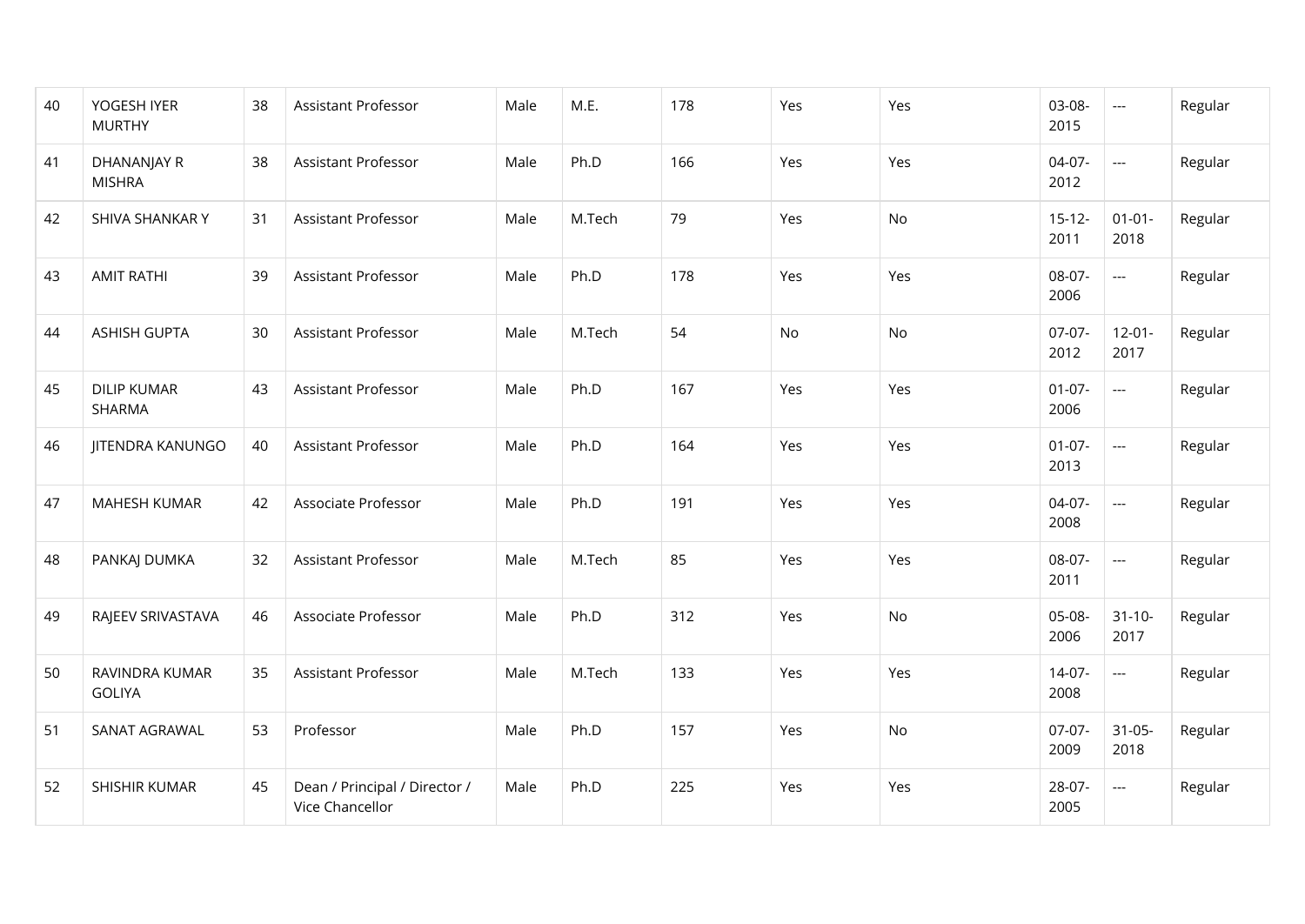| 53 | SUSHEEL KUMAR                       | 34 | <b>Assistant Professor</b> | Male   | Ph.D   | 24  | <b>No</b> | No  | 13-09-<br>2014      | 24-09-<br>2016           | Regular |
|----|-------------------------------------|----|----------------------------|--------|--------|-----|-----------|-----|---------------------|--------------------------|---------|
| 54 | <b>MANOJ DUBEY</b>                  | 56 | <b>Assistant Professor</b> | Male   | M.E.   | 302 | Yes       | Yes | $01 - 04 -$<br>2015 | $\overline{\phantom{a}}$ | Regular |
| 55 | SIYARAM PANDEY                      | 54 | <b>Assistant Professor</b> | Male   | Ph.D   | 262 | Yes       | No  | $19-01-$<br>2006    | $23 - 12 -$<br>2017      | Regular |
| 56 | <b>AMIYA KUMAR</b><br>SAHOO         | 35 | <b>Assistant Professor</b> | Male   | M.Tech | 94  | Yes       | Yes | $01 - 09 -$<br>2011 | $\overline{\phantom{a}}$ | Regular |
| 57 | <b>B K MOHANTY</b>                  | 51 | Professor                  | Male   | Ph.D   | 309 | Yes       | No  | $21 - 08 -$<br>2003 | $30 - 06 -$<br>2018      | Regular |
| 58 | DIVYA JAIN                          | 38 | <b>Assistant Professor</b> | Female | Ph.D   | 113 | Yes       | Yes | $13-01-$<br>2014    | $\overline{a}$           | Regular |
| 59 | KAMINI BHASIN                       | 35 | Assistant Professor        | Female | Ph.D   | 144 | Yes       | Yes | $12-03-$<br>2013    | ---                      | Regular |
| 60 | NAFIS UDDIN KHAN                    | 39 | <b>Assistant Professor</b> | Male   | Ph.D   | 114 | <b>No</b> | No  | $11-07-$<br>2013    | $12 - 01 -$<br>2017      | Regular |
| 61 | PARTHA SARATHY<br>BANERJEE          | 37 | <b>Assistant Professor</b> | Male   | M.Tech | 159 | Yes       | Yes | 04-09-<br>2006      | $\overline{a}$           | Regular |
| 62 | RAJNEESH ATRE                       | 42 | <b>Assistant Professor</b> | Male   | Ph.D   | 149 | Yes       | Yes | $02 - 01 -$<br>2007 | $\overline{a}$           | Regular |
| 63 | RISHIKA CHAUHAN                     | 30 | <b>Assistant Professor</b> | Female | M.Tech | 85  | Yes       | Yes | 08-07-<br>2011      | $\overline{a}$           | Regular |
| 64 | SANDEEP SRIVASTAVA                  | 42 | Assistant Professor        | Male   | Ph.D   | 192 | Yes       | Yes | $13-03-$<br>2009    | ---                      | Regular |
| 65 | <b>SUBAS CHANDRA</b><br><b>DASH</b> | 38 | <b>Assistant Professor</b> | Male   | Ph.D   | 79  | Yes       | Yes | $02 - 01 -$<br>2012 | $\overline{\phantom{a}}$ | Regular |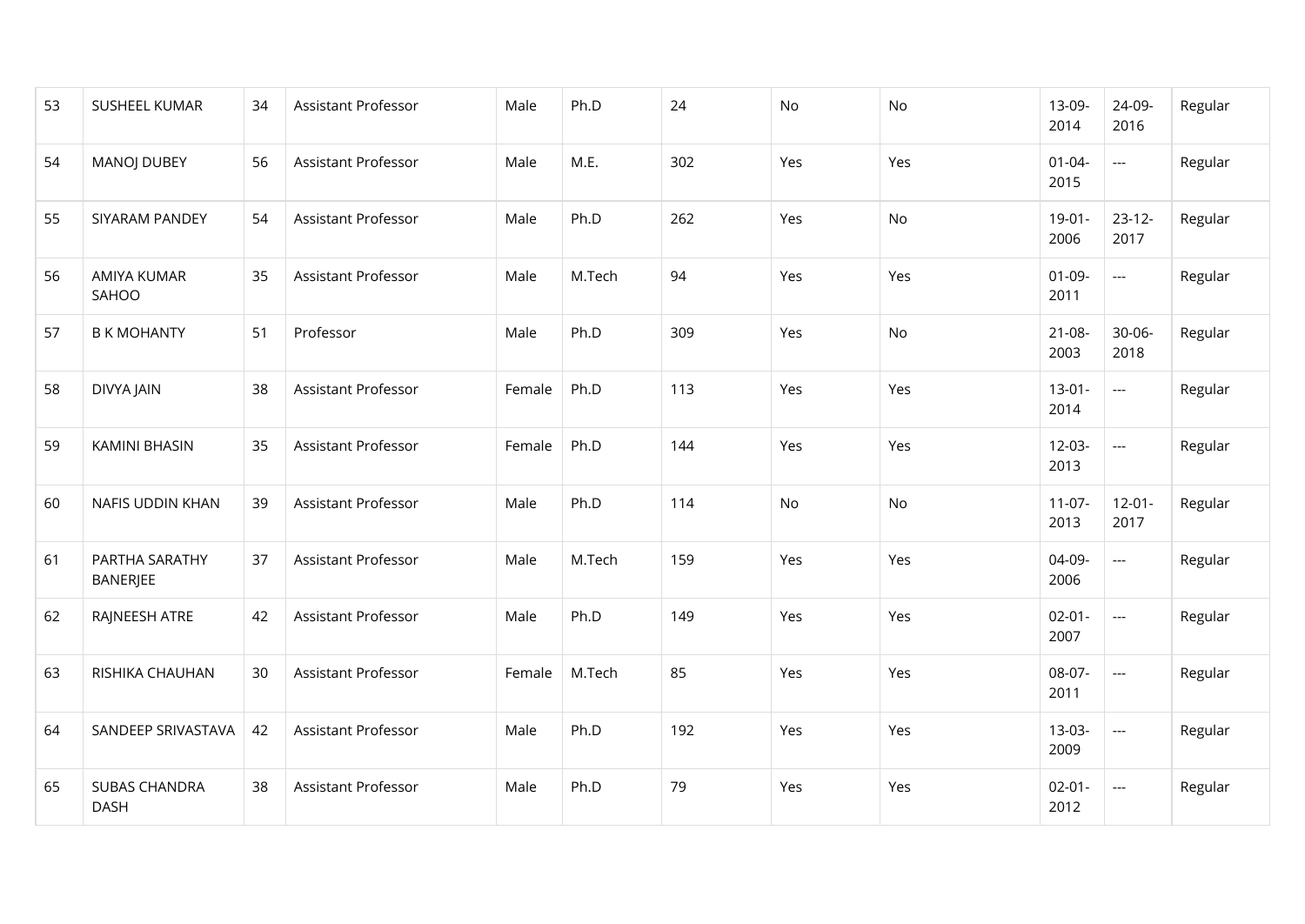| 66 | V S BABU                              | 45 | Assistant Professor                              | Male   | Ph.D   | 215 | Yes | Yes | 29-06-<br>2006      | $\hspace{0.05cm}\ldots$  | Regular                |
|----|---------------------------------------|----|--------------------------------------------------|--------|--------|-----|-----|-----|---------------------|--------------------------|------------------------|
| 67 | NARENDRA NATH<br><b>DUTTA</b>         | 66 | Professor                                        | Male   | Ph.D   | 511 | No  | No  | $19-10-$<br>2011    | 30-06-<br>2017           | Regular                |
| 68 | ABHISHEK VERMA                        | 30 | Assistant Professor                              | Male   | M.Tech | 81  | Yes | Yes | $05-01-$<br>2015    | $\overline{\phantom{a}}$ | Regular                |
| 69 | ANUJ KUMAR YADAV                      | 30 | <b>Assistant Professor</b>                       | Male   | M.Tech | 66  | Yes | No. | 09-07-<br>2012      | $01 - 01 -$<br>2018      | Regular                |
| 70 | <b>BHAGAT SINGH</b>                   | 41 | <b>Assistant Professor</b>                       | Male   | Ph.D   | 210 | Yes | Yes | $04-07-$<br>2013    | $\overline{\phantom{a}}$ | Regular                |
| 71 | <b>GAVENDRA NORKEY</b>                | 43 | Assistant Professor                              | Male   | Ph.D   | 173 | Yes | No  | $08 - 01 -$<br>2007 | $26 - 05 -$<br>2018      | Regular                |
| 72 | <b>KAUSHAL NARESH</b><br><b>GUPTA</b> | 43 | Assistant Professor                              | Male   | Ph.D   | 186 | Yes | Yes | 25-08-<br>2005      | $\overline{a}$           | Regular                |
| 73 | NAVALJEET SINGH<br><b>ARORA</b>       | 27 | <b>Assistant Professor</b>                       | Male   | M.Tech | 12  | No  | Yes | $07-07-$<br>2018    | $\overline{\phantom{a}}$ | Regular                |
| 74 | PRAMOD KUMAR<br><b>MISHRA</b>         | 67 | Professor                                        | Male   | Ph.D   | 466 | Yes | Yes | $27-06-$<br>2017    | $\overline{\phantom{a}}$ | Adhoc /<br>Contractual |
| 75 | <b>RASHMI TYAGI</b>                   | 48 | Associate Professor                              | Female | Ph.D   | 143 | Yes | Yes | 06-07-<br>2006      | $\overline{a}$           | Regular                |
| 76 | S ARUNACHALAM                         | 61 | Dean / Principal / Director /<br>Vice Chancellor | Male   | Ph.D   | 447 | Yes | Yes | $07 - 01 -$<br>2013 | $\overline{\phantom{a}}$ | Regular                |
| 77 | SANTOSH M BOBADE                      | 45 | Assistant Professor                              | Male   | Ph.D   | 125 | Yes | Yes | 09-08-<br>2011      | $\overline{\phantom{a}}$ | Regular                |
| 78 | SUDIP KUMAR DE                        | 36 | Assistant Professor                              | Male   | Ph.D   | 64  | No  | No  | 09-08-<br>2012      | 30-06-<br>2017           | Regular                |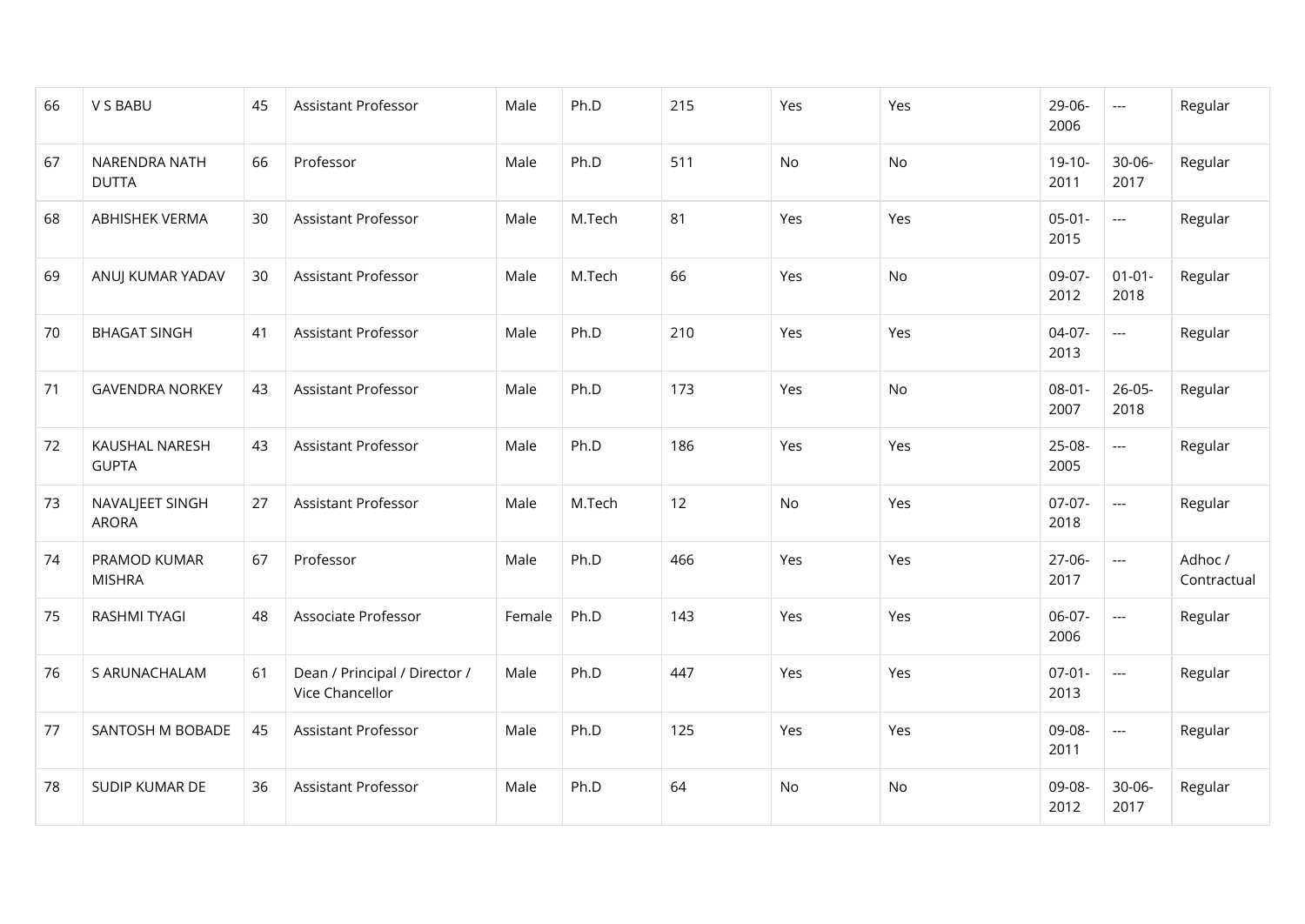| 79 | <b>VIPIN KUMAR TYAGI</b>         | 48 | Professor                                        | Male   | Ph.D   | 265 | Yes       | Yes | $01-07-$<br>2011    | ---                      | Regular |
|----|----------------------------------|----|--------------------------------------------------|--------|--------|-----|-----------|-----|---------------------|--------------------------|---------|
| 80 | N J RAO                          | 74 | Dean / Principal / Director /<br>Vice Chancellor | Male   | Ph.D   | 591 | <b>No</b> | No  | $22-07-$<br>2004    | $16 - 11 -$<br>2016      | Regular |
| 81 | <b>ABHISHEK SHUKLA</b>           | 36 | <b>Assistant Professor</b>                       | Male   | Ph.D   | 167 | Yes       | Yes | 26-08-<br>2009      | ---                      | Regular |
| 82 | ANUJ KUMAR                       | 44 | Professor                                        | Male   | Ph.D   | 218 | Yes       | No  | $01 - 08 -$<br>2003 | $01 - 01 -$<br>2018      | Regular |
| 83 | <b>BABITA TIWARI</b>             | 40 | Assistant Professor                              | Female | M.Tech | 202 | Yes       | Yes | 20-08-<br>2007      | $\overline{a}$           | Regular |
| 84 | <b>GAURAV SAXENA</b>             | 37 | Assistant Professor                              | Male   | M.Tech | 165 | Yes       | Yes | $10-07-$<br>2008    | $\overline{a}$           | Regular |
| 85 | <b>KANCHAN MALA</b>              | 44 | Assistant Professor                              | Female | Ph.D   | 185 | No        | No  | $10 - 08 -$<br>2007 | $31 - 05 -$<br>2017      | Regular |
| 86 | NARENDRA SINGH                   | 41 | Associate Professor                              | Male   | Ph.D   | 168 | Yes       | Yes | 13-08-<br>2004      | ---                      | Regular |
| 87 | POONAM MANDRE                    | 24 | <b>Assistant Professor</b>                       | Female | M.Tech | 3   | <b>No</b> | No  | 09-07-<br>2018      | 27-09-<br>2018           | Regular |
| 88 | <b>RANU GUPTA</b>                | 43 | <b>Assistant Professor</b>                       | Female | M.E.   | 201 | Yes       | Yes | $01 - 02 -$<br>2011 | $\overline{\phantom{a}}$ | Regular |
| 89 | ROHIT MISHRA                     | 30 | <b>Assistant Professor</b>                       | Male   | M.Tech | 70  | Yes       | Yes | $16-01-$<br>2015    | $\overline{\phantom{a}}$ | Regular |
| 90 | SANTOSH KUMAR<br><b>TRIPATHI</b> | 42 | Assistant Professor                              | Male   | Ph.D   | 123 | No        | No  | $03-07-$<br>2006    | $22 - 10 -$<br>2016      | Regular |
| 91 | SUBODH KUMAR<br>SINGHAL          | 37 | Assistant Professor                              | Male   | Ph.D   | 141 | Yes       | Yes | 08-03-<br>2007      | ---                      | Regular |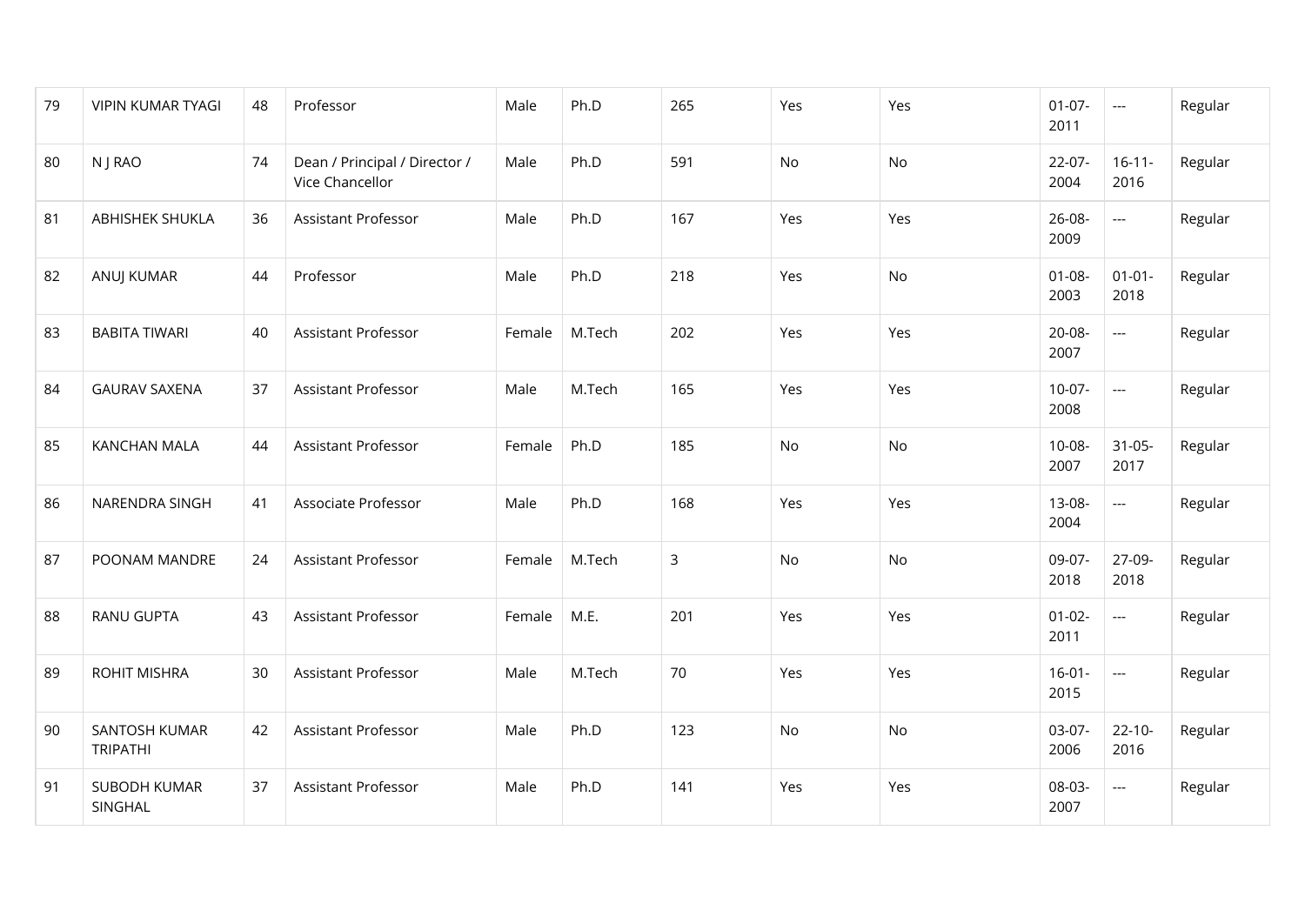| 92  | <b>VIKRAM SINGH</b><br>CHOUHAN        | 37 | Assistant Professor | Male   | Ph.D   | 156 | Yes | Yes | $01 - 08 -$<br>2007 | $\scriptstyle \cdots$    | Regular |
|-----|---------------------------------------|----|---------------------|--------|--------|-----|-----|-----|---------------------|--------------------------|---------|
| 93  | NILESHKUMAR R<br><b>PATEL</b>         | 37 | Assistant Professor | Male   | Ph.D   | 163 | Yes | Yes | 19-07-<br>2010      | $\scriptstyle\cdots$     | Regular |
| 94  | <b>AMIT KELOTRA</b>                   | 29 | Assistant Professor | Male   | M.Tech | 71  | Yes | Yes | $04 - 01 -$<br>2016 | $\hspace{0.05cm}\ldots$  | Regular |
| 95  | ANURAG MAHAJAN                        | 42 | Assistant Professor | Male   | Ph.D   | 184 | Yes | No  | $16-01-$<br>2008    | $16-12-$<br>2017         | Regular |
| 96  | <b>DEEPAK SHARMA</b>                  | 37 | Assistant Professor | Male   | Ph.D   | 142 | Yes | Yes | $23-07-$<br>2007    | $\overline{\phantom{a}}$ | Regular |
| 97  | <b>GOVIND KUMAR</b><br><b>AGARWAL</b> | 57 | Associate Professor | Male   | Ph.D   | 245 | Yes | Yes | $13 - 01 -$<br>2006 | $\scriptstyle\cdots$     | Regular |
| 98  | KEDARI LAL DHAKER                     | 34 | Assistant Professor | Male   | M.E.   | 119 | Yes | Yes | 09-07-<br>2013      | $\hspace{0.05cm}\ldots$  | Regular |
| 99  | NEELESH KUMAR JAIN                    | 37 | Assistant Professor | Male   | M.Tech | 178 | Yes | Yes | 06-07-<br>2011      | $\scriptstyle\cdots$     | Regular |
| 100 | <b>RACHNA</b><br>CHATURVEDI           | 44 | Assistant Professor | Female | Ph.D   | 222 | Yes | Yes | $01 - 07 -$<br>2013 | $\scriptstyle\cdots$     | Regular |
| 101 | RATNESH LITORIYA                      | 35 | Assistant Professor | Male   | Ph.D   | 157 | Yes | Yes | 05-08-<br>2008      | $\hspace{0.05cm} \ldots$ | Regular |
| 102 | SAKUNTALA NAHAK                       | 28 | Assistant Professor | Female | M.Tech | 52  | Yes | No  | 07-08-<br>2015      | 28-05-<br>2018           | Regular |
| 103 | SATYENDRA SINGH<br>CHOUHAN            | 30 | Assistant Professor | Male   | Ph.D   | 17  | Yes | No  | 18-07-<br>2017      | $03-01-$<br>2018         | Regular |
| 104 | SUJIT KUMAR PATEL                     | 35 | Assistant Professor | Male   | Ph.D   | 88  | No  | No  | $04 - 01 -$<br>2010 | $12 - 01 -$<br>2017      | Regular |